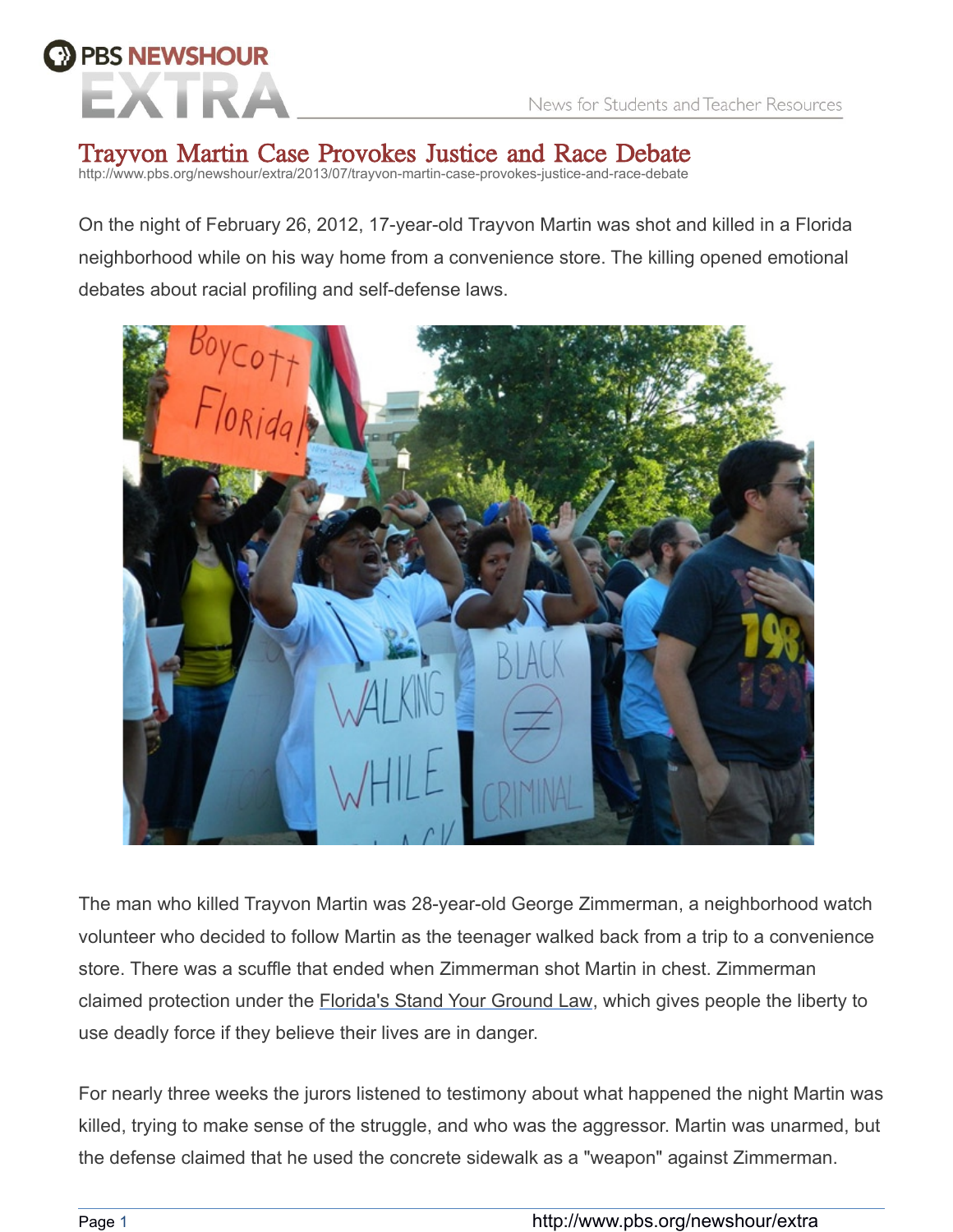With only one eyewitness, Zimmerman, and a lack of evidence, a jury made up of six women found Zimmerman not guilty of second-degree murder and he was acquitted of all charges on July 13, 2013.

## **Verdict sparks protests**

On the night of the confrontation, Zimmerman told 911 dispatchers that a "real suspicious guy" looked like he was "up to no good." The police dispatcher told Zimmerman not to pursue Martin, but Zimmerman decided to act.

Following the verdict announcement, people took to the streets and social media to voice their reactions. Hundreds of protesters in Los Angeles closed down 10 Freeway chanting "Justice for Trayvon," and thirteen people were arrested on the third night of protests. Police in Atlanta said more than 2,000 demonstrators gathered outside of the CNN Headquarters. In Washington, D.C., peaceful protests started around midnight Saturday and continued Sunday morning and in New York City, hundreds of protesters marched into Times Square.

President Obama released a statement saying: "The death of Trayvon Martin was a tragedy. Not just for his family, or for any one community, but for America. I know this case has elicited strong passions. And in the wake of the verdict, I know those passions may be running even higher. But we are a nation of laws, and a jury has spoken."

Meanwhile the Twitterverse was up in arms with people from all over the country expressing their views in tweets and hashtags. [Celebrities also participated,](http://www.usatoday.com/story/life/people/2013/07/13/celebs-react-to-george-zimmerman-verdit/2515113/) with Solange Knowles tweeting a picture from a rally for Trayvon while her sister Beyonce held a moment of silence in honor of Martin during her Mrs. Carter World Tour concert in Nashville Saturday evening.

## **Zimmerman may still face other charges**

While criminal charges against Zimmerman were dropped, U.S. Attorney General Eric Holder has vowed to pursue a federal investigation. On the Monday after the verdict, Holder told a convention of the nation's largest black sorority that he shares concerns about "the tragic, unnecessary shooting" and the federal government is "determined to meet division and confusion with understanding and compassion – and also with truth."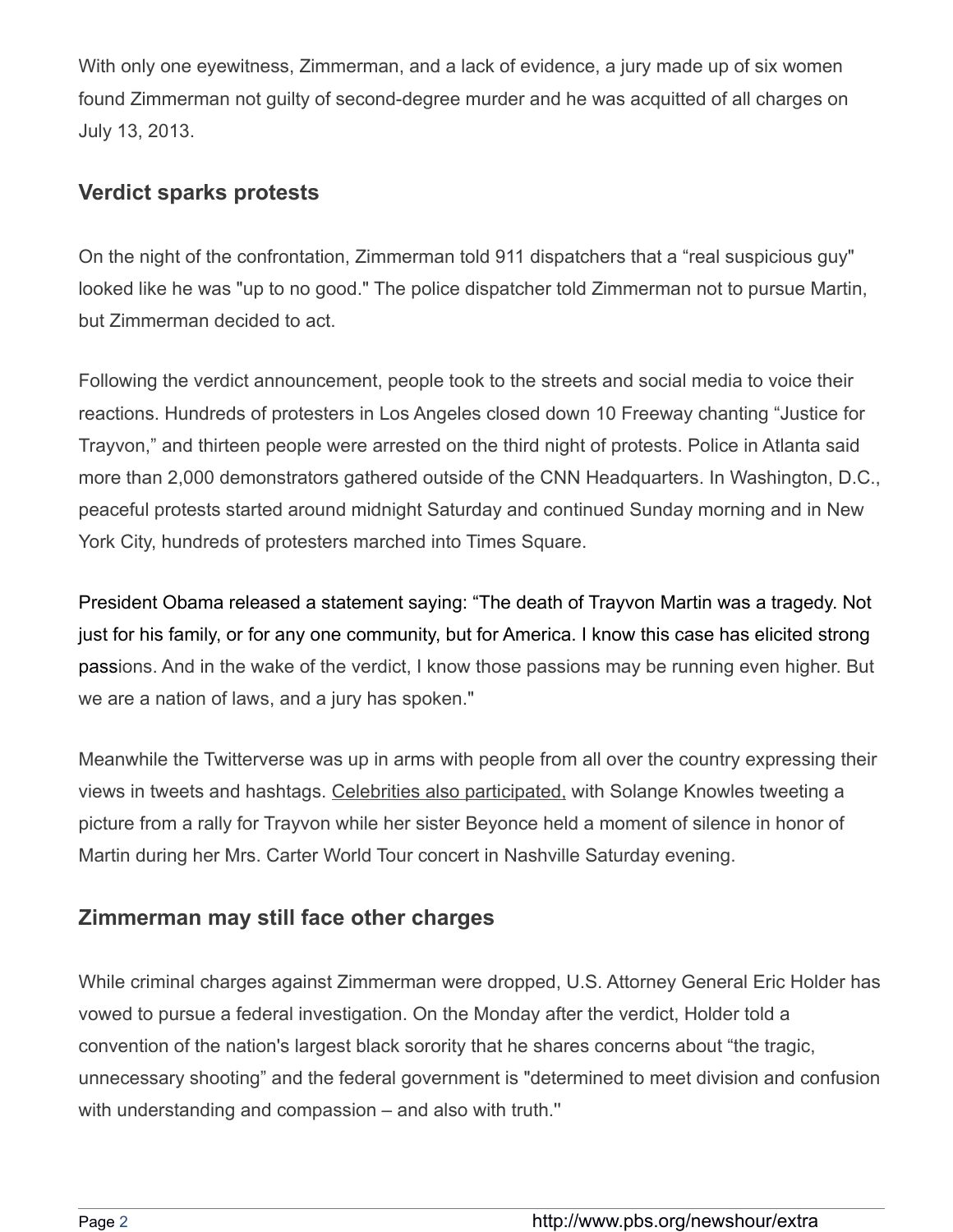More than 460,000 people have signed a MoveOn.org online petition by the NAACP, urging the Justice Department to open a civil rights case against Zimmerman.

The Martin family also has the option to pursue a civil case against Zimmerman, though they have not said whether they are planning to do so.

## **-- Compiled by Mallory Sofastaii for NewsHour Extra**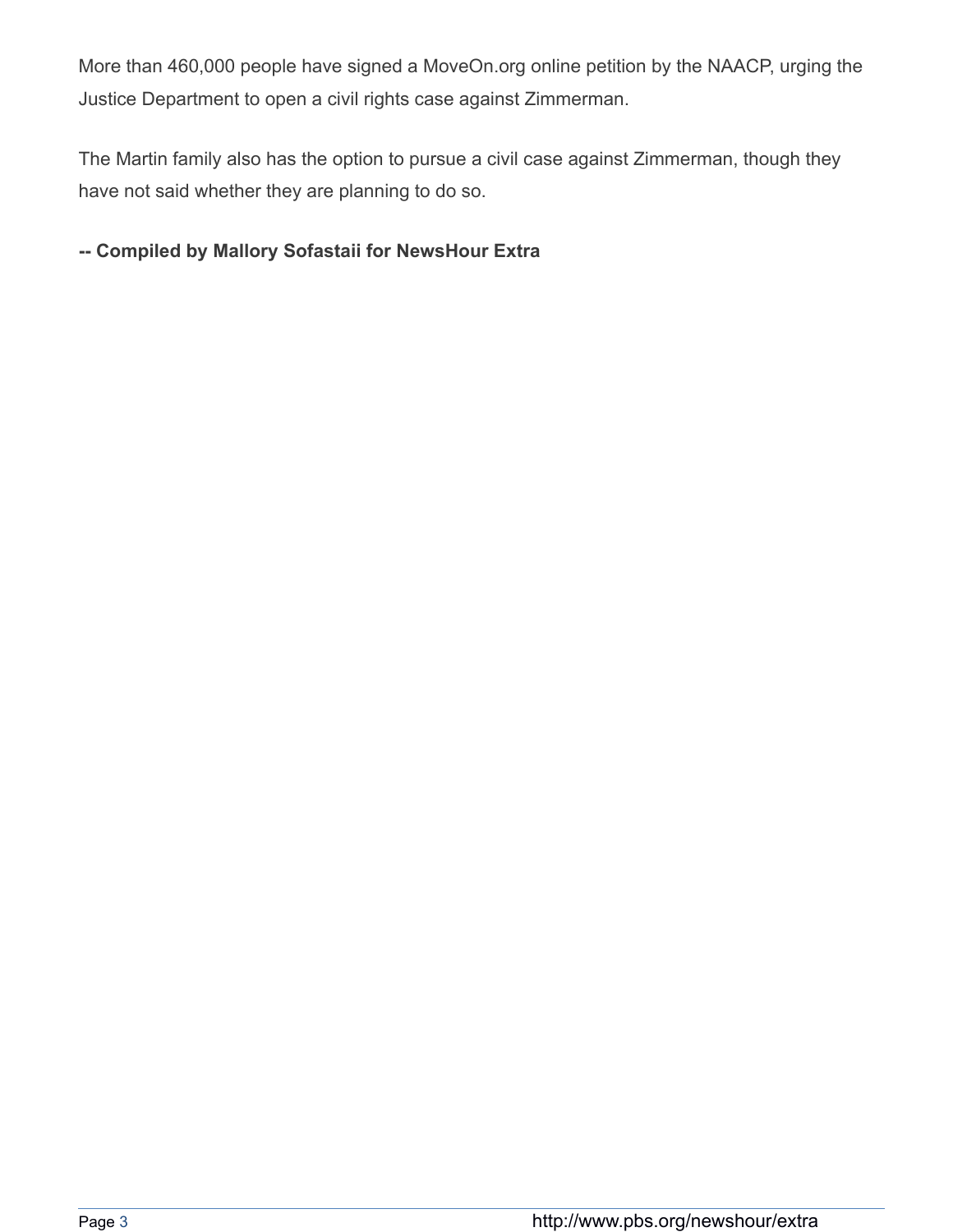

# Using NewsHour Extra Feature Stories Trayvon Martin Case Provokes Justice and Race Debate July 17, 2013

http://www.pbs.org/newshour/extra/2013/07/trayvon-martin-case-provokes-justice-and-race-deb **Estimated Time:** One 45-minute class period with possible extension

# Trayvon Martin Questions and Lesson Activities for Middle School

Materials: Blank glossary and warm up questions sheet, Glossary key sheet

## **Warm Up Questions**

- 1. What is your definition of justice? Give an example of a time when justice was either served or not served in your own life or the life of someone you know.
- 2. Should a person be able to defend him or herself is he or she is in danger of being hurt or even killed? Should he or she be able to use any weapon (including guns) to keep him or herself safe?
- 3. Do you feel that people of different races are treated equally in today's society? Give an example when you have experienced or seen unequal treatment.

#### **Class Activity (45 minutes)**

- 1. Give students a blank page of the terms in the glossary and in partners have them write down definitions to see what they already know.
- 2. Have students complete warm up questions (on back of blank glossary page)
- 3. In small groups have students share their answers with each other.
- 4. Give students the answer key and have them verbally provide a real world examples for each word.
- 5. Read the article (either individually or as a class), and watch any video components, keeping in mind the warm up questions as a guide or perspective to process the story. Have each student write down one thing that surprised them from the text and video to share with the class.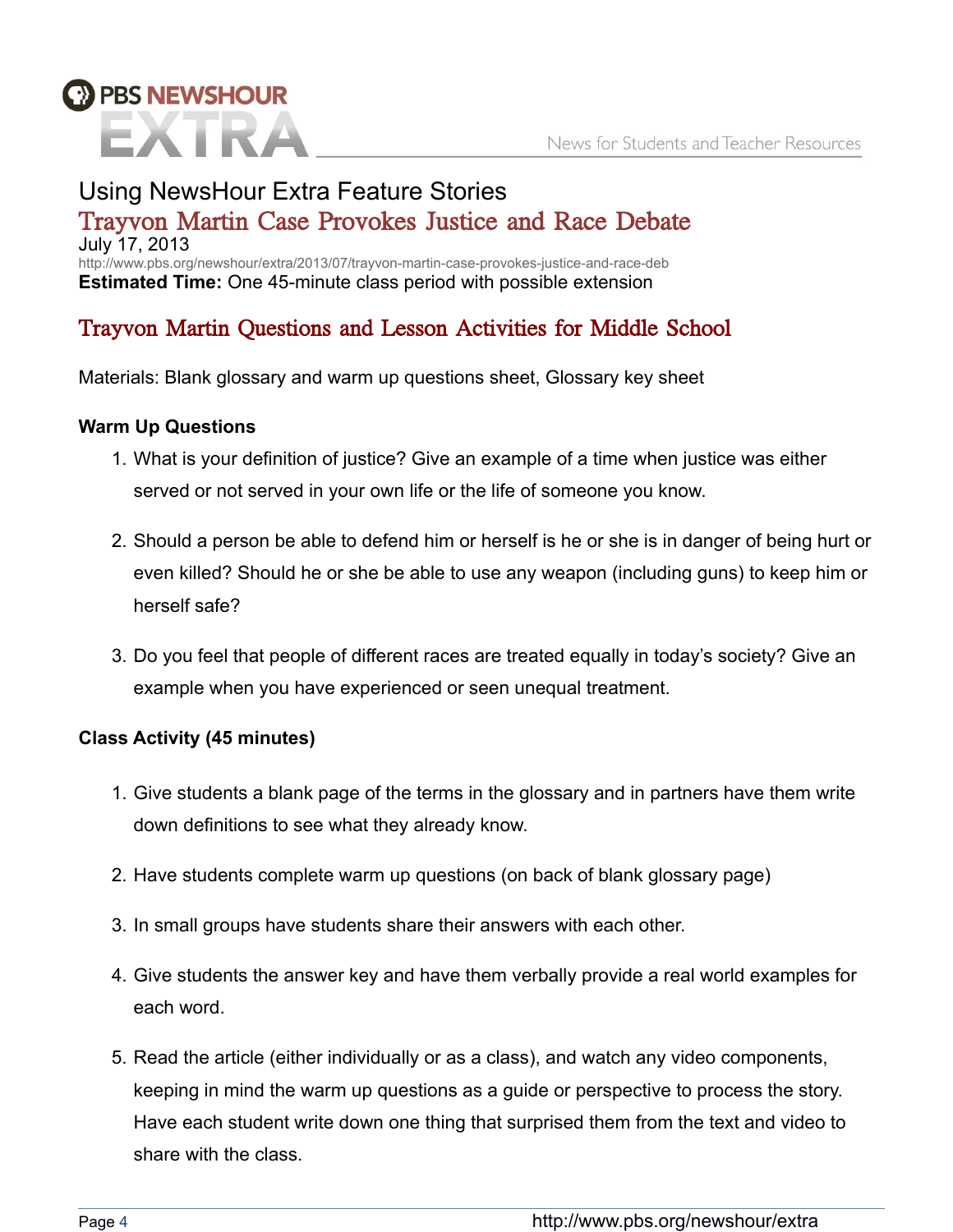- 6. Ask students if after reading and watching the story has anything changed from how they answered their warm up questions?
- 7. Ask the class to consider Florida's "Stand Your Ground Law" which allows people to defend themselves with deadly force as long as they "responsibly believe" it is necessary to protect themselves. Is this a fair law?

#### **Choose from the activities listed below that best fits the needs of your class:**

#### 1. Written assignment- **You be the lawyer!**

- In pairs, ask students to brainstorm key ideas that they would use as evidence to prove their case first for the prosecution, and then for the defense. Remember the charge was second degree murder. In Florida, "To prove second degree murder, a prosecutor must show that the defendant acted according to a 'depraved mind' without regard for human life. Florida state laws permit the prosecution of second degree murder when the killing lacked premeditation or planning, but the defendant acted with enmity toward the victim or the two had an ongoing interaction or relationship. Unlike first degree murder, second degree murder does not necessarily require proof of the defendant's intent to kill." - from Findlaw.com
- Individually allow students to expand on their key ideas for either the prosecution or defense, and write one paragraph for each key idea citing evidence from the text, video and timeline. Prepare your case as though you were presenting your argument to a jury who will be deciding whether George Zimmerman is guilty of second degree murder or is innocent.

#### 2. Speaking and Listening assignment - **A class divided!**

In pairs ask students to brain storm key ideas that they would use as evidence to prove their case first for the prosecution, and then for the defense.

- 1. Have students go to opposite sides of the classroom based on:
	- If they feel that George Zimmerman was guilty of second degree murder
	- If they feel that George Zimmerman was innocent of second degree murder
- 2. Have students put their ideas together and have students present their three strongest arguments for their guilty or not guilty verdict to the other side of the class.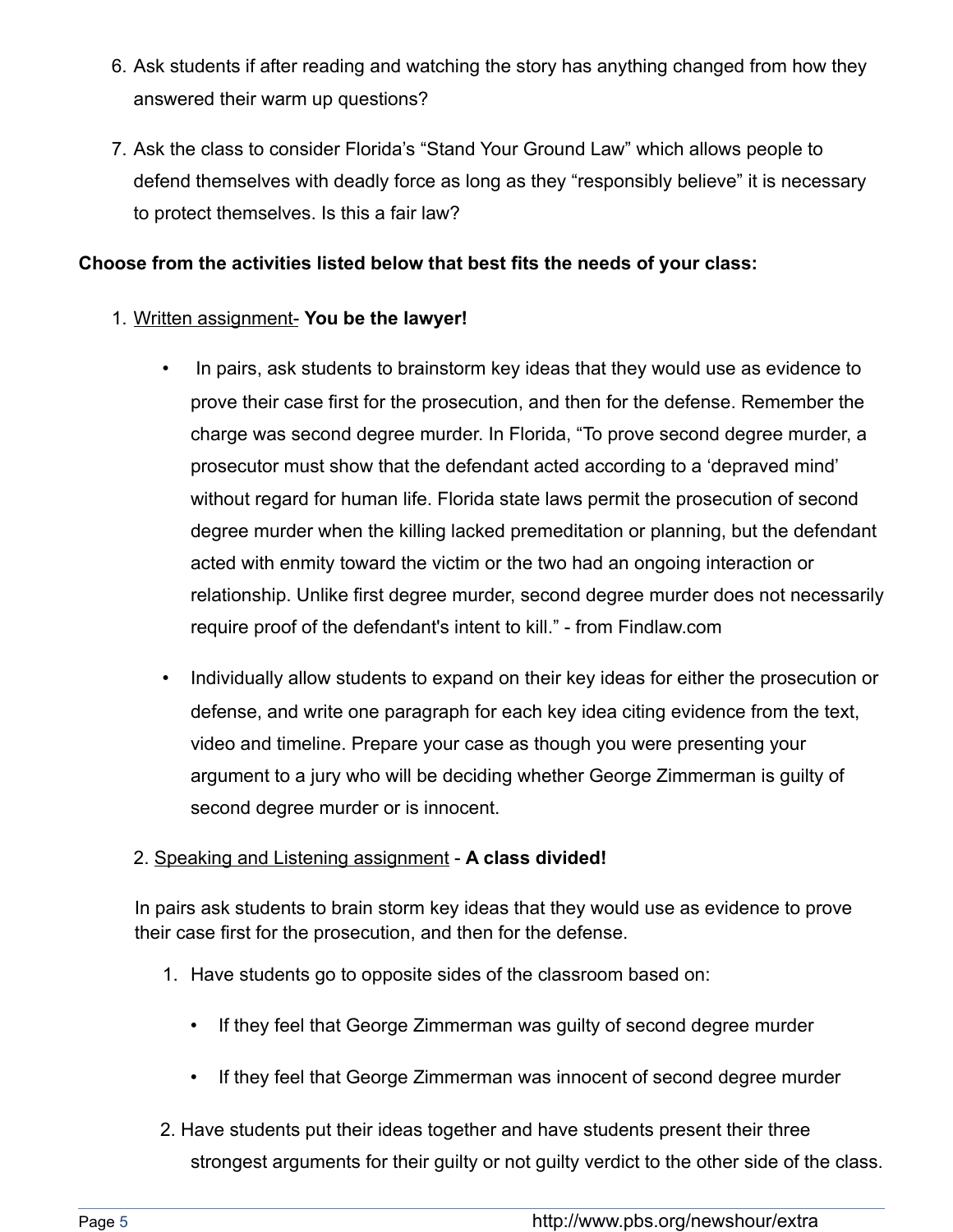Take turns and allow students to move from different side of the room after students present their side.

- As a class come up with a working definition of justice
- 3. Now ask students to consider whether they believe that justice was served by the verdict given by the Florida jury. Have students go to different sides of the classroom based on if they felt justice was served or not.
- 4. Repeat the process of each side brainstorming and then presenting their strongest three arguments to the class. Take turns and allow students to switch sides after both arguments have been shared.
- 5. Have students return to their seats and as a class de-brief about their experience during the activity. Was one question easier to answer than the other? Was anything said that changed their mind, or made them feel less sure about the side they were on?

#### **Homework**

1. The not guilty verdict and acquittal of all charges against George Zimmerman has angered many people who feel that justice was not served because Trayvon Martin was an African American teenager. Do you believe that race played a role in the jury's judgment? What does this demonstrate about our country's ability to provide justice for all? Discuss these questions with two people you know.

You may want to review the [transcript of the call](http://www.documentcloud.org/documents/326700-full-transcript-zimmerman.html) placed between Zimmerman and the police dispatcher.

- 2. Find out if your state has a "Stand Your Ground Law". Answer the following questions in writing, "Do you believe it is a good law in general?" "Does it make you feel more or less safe?"
- 3. \*Bonus: Come up with five creative non-violent ways to protest or support the verdict that was delivered.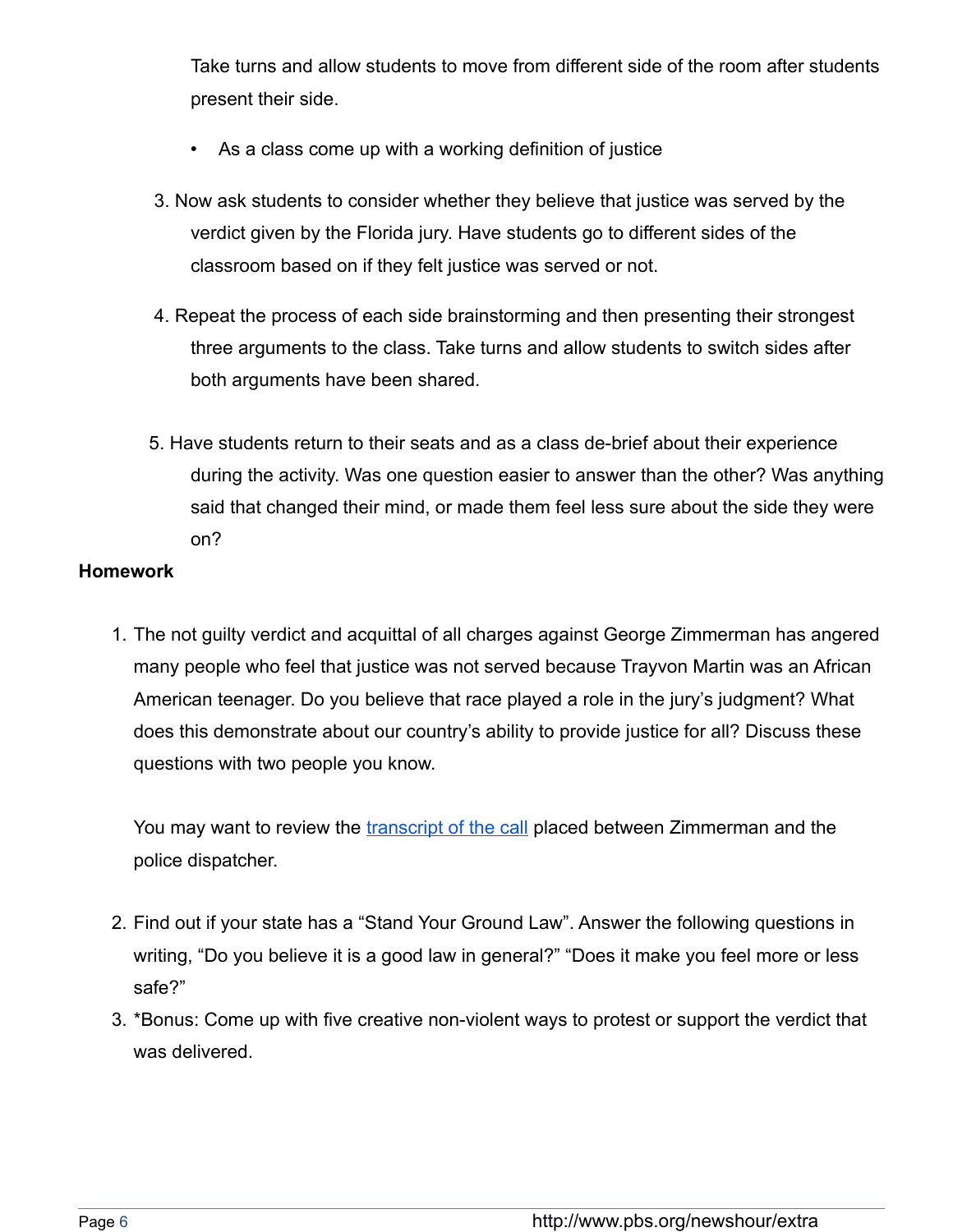## Trayvon Martin Questions and Lesson Activities for High School

Materials: Blank glossary and warm up questions sheet, Glossary key sheet

#### **Warm Up Questions**

- 4. What is your definition of justice? Give an example of a time when justice was either served or not served in your own life or the life of someone you know.
- 5. Should a person be able to defend him or herself is he or she is in danger of being hurt or even killed? Should he or she be able to use any weapon (including guns) to keep him or herself safe?
- 6. Do you feel that people of different races are treated equally in today's society? Give an example when you have experienced or seen unequal treatment.

#### **Class Activity (45 minutes)**

- 1. Give students a blank page of the terms in the glossary and in partners have them write down definitions to see what they already know.
- 2. Have students complete warm up questions (on back of blank glossary page)
- 3. In small groups have students share their answers with each other.
- 4. Read the article (either individually or as a class), and watch any video components, keeping in mind the warm up questions as a guide or perspective to process the story.
- 5. After reading the blog have students create a timeline of the story in pairs, then share out to create a class timeline of the key events that took place in the story from the day of the shooting, when George Zimmerman was charged, when the trail began, and when the trial ended.
- 6. Ask the class to consider Florida's "Stand Your Ground Law" which allows people to defend themselves with deadly force as long as they "responsibly believe" it is necessary to protect themselves. Is this a fair law?

#### **Choose from the activities listed below that best fits the needs of your class:**

1. Written assignment- **You be the lawyer!**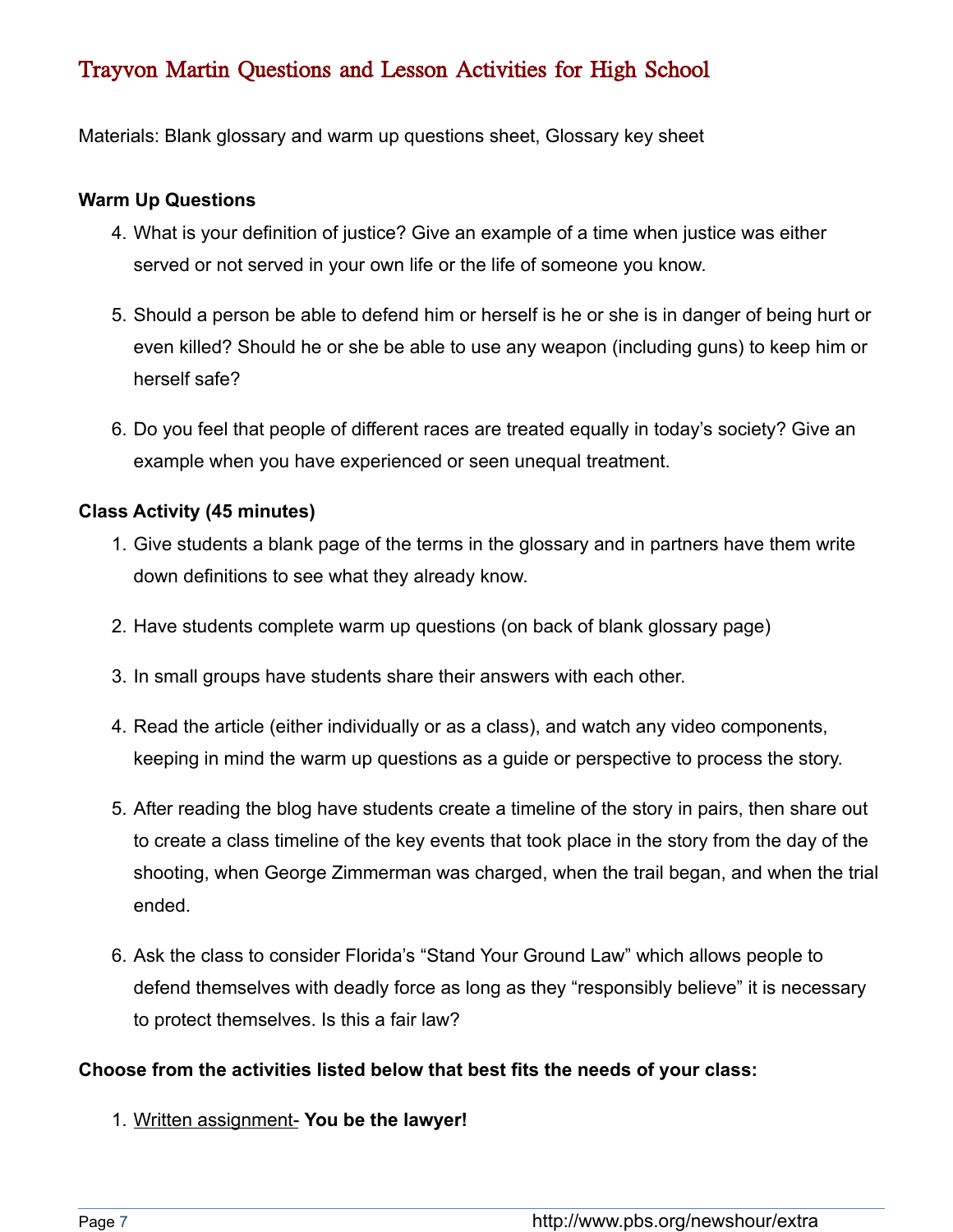Individually have students prepare a paper/case as though they were presenting their argument to a jury who will be deciding whether George Zimmerman is guilty of second degree murder or is innocent. You choose whether to be the defense or the prosecution. Make sure to include "opening remarks"- an introduction to the case making sure to define key words, and contextualize the story. Then write one paragraph for each key argument citing evidence from the text, video and timeline. Conclude your paper as though you were making your final case to the jury.

#### 2. Speaking and Listening assignment- **Four Corners**

- 1. Ask the students to think about whether the case should have been tried as second degree murder, or voluntary manslaughter (review definitions if needed). Have students go to the four different corners of the classroom based on:
	- If they feel that George Zimmerman was guilty of second degree murder
	- If they feel that George Zimmerman was not guilty of second degree murder
	- If they feel that George Zimmerman was guilty of voluntary man slaughter
	- If they feel that George Zimmerman was not guilty of voluntary manslaughter
- 2. Have students put their ideas together and present to the rest of the class:
	- Why they believe the case should have been tried for either second degree murder or manslaughter.
	- Why they believe the verdict should be guilty or not guilty supporting their case with three key arguments citing evidence from the text, video and timeline.
- 3. Take turns and allow students to move from different side of the room after students present their side.

 4. Have students return to their seats and as a class de-brief about their experience during the activity. Did you agree with the actually case's decision to try George Zimmerman for second degree murder? Was anything said that changed their mind, or made them feel less sure about the side they were on during the presentations of the four corners?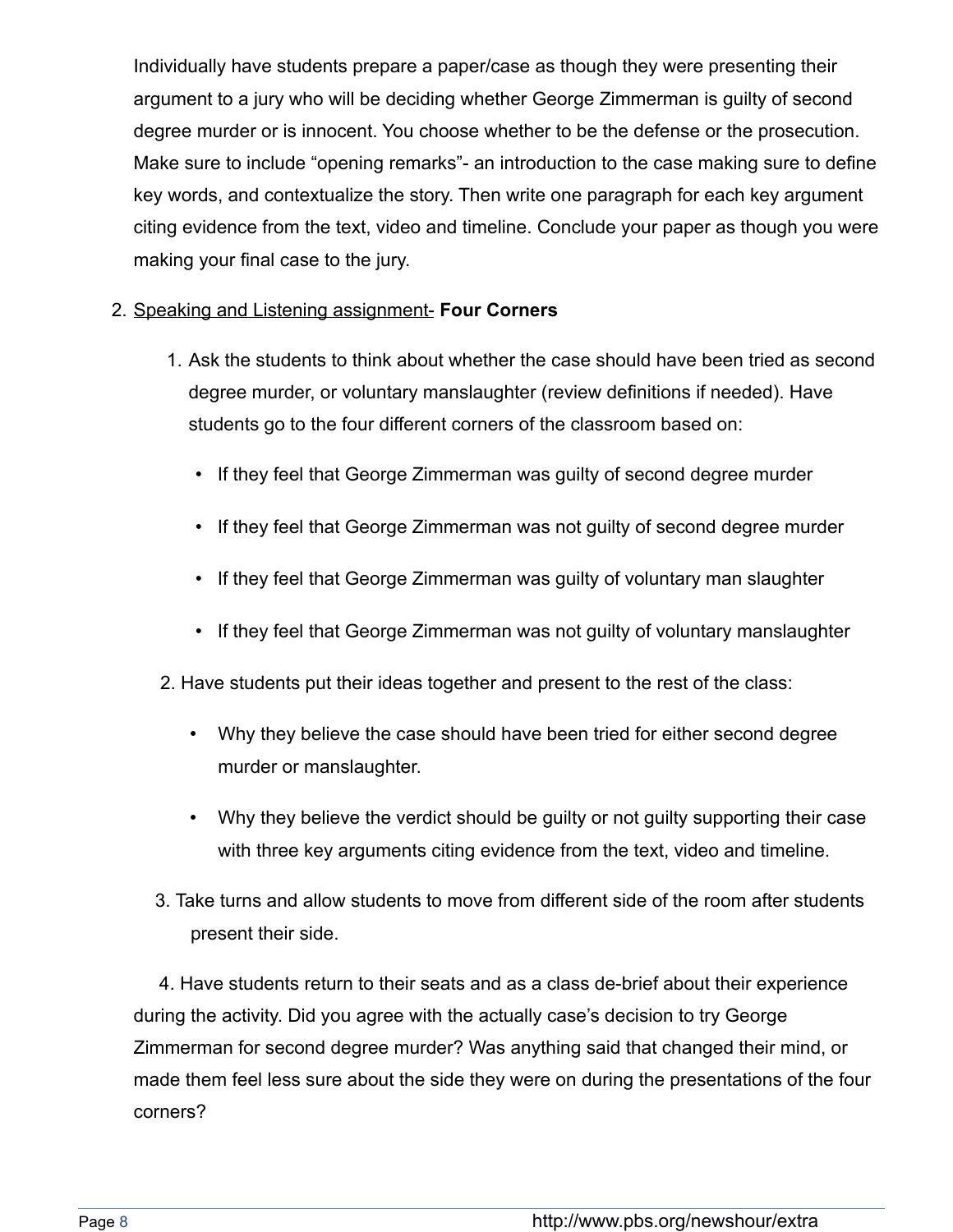#### **Homework:**

- 1. The not guilty verdict and acquittal of all charges against George Zimmerman has angered many people because they feel that justice was not served because Trayvon Martin was an African American teenager. Do you believe that race played a role in the jury's judgment? What does this demonstrate about our country's ability to provide justice for all? Discuss these questions with two people you know.
- 2. Find out if your state has a "Stand Your Ground Law". Answer the following questions in writing, "Do you believe it is a good law in general?" "Does it make you feel more or less safe?"

\*Bonus: Come up with five creative non-violent ways to protest or support the verdict that was delivered.

## **Extension Activity**

Have students write a 300-500 word essay on this topic providing clear examples. Send your completed editorial to NewsHour Extra (extra@newshour.org). Exceptional essays might be published on our Web site.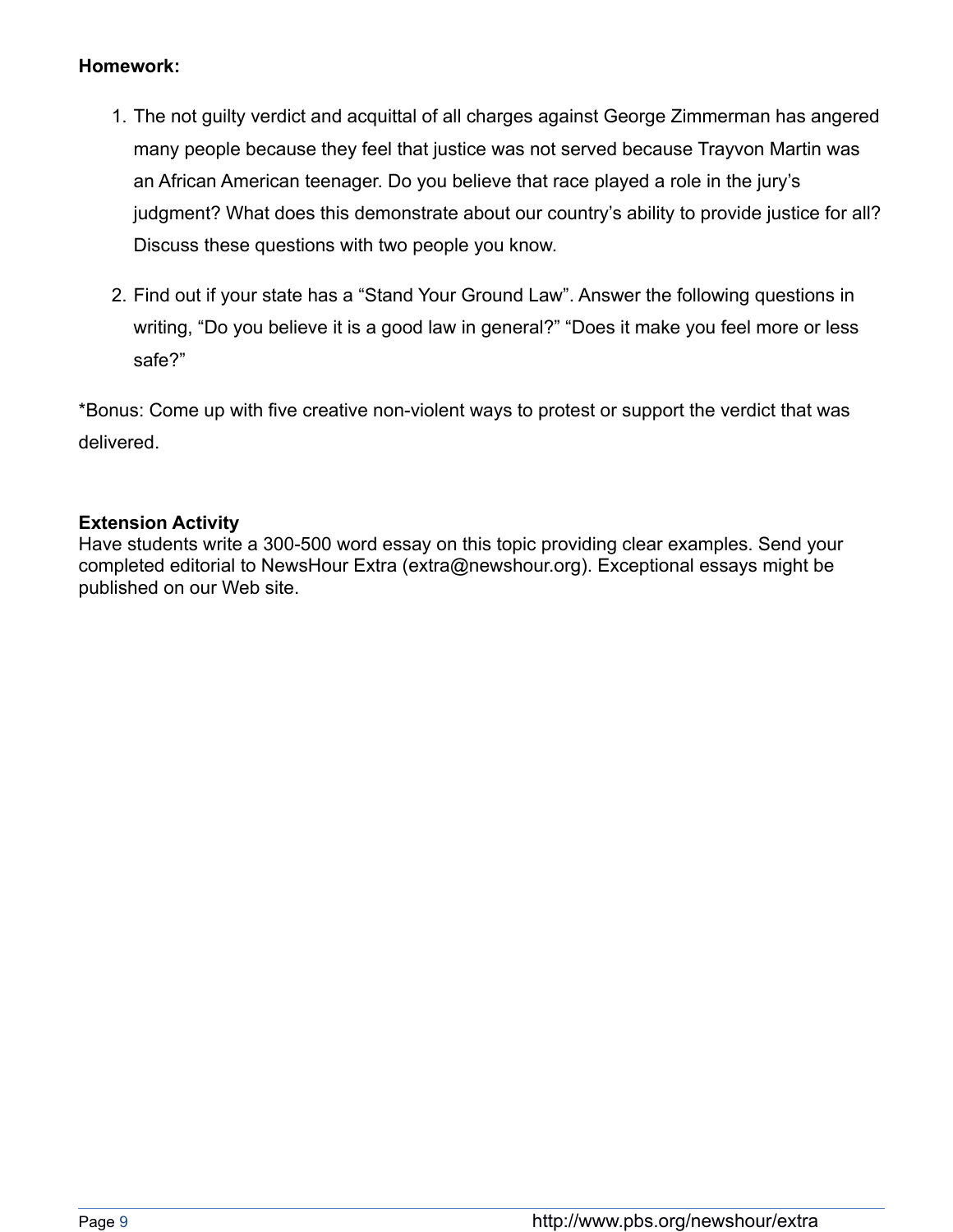## **GLOSSARY**

- 1. justice
- 2. criminal law
- 3. criminal trial
- 4. prosecution
- 5. defense
- 6. jury
- 7. first degree murder
- 8. second degree murder
- 9. voluntary manslaughter
- 10. involuntary manslaughter
- 11. verdict
- 12. acquittal
- 13. guilty
- 14. "Stand your Ground" Law
- 15. racial profiling
- 16. civil law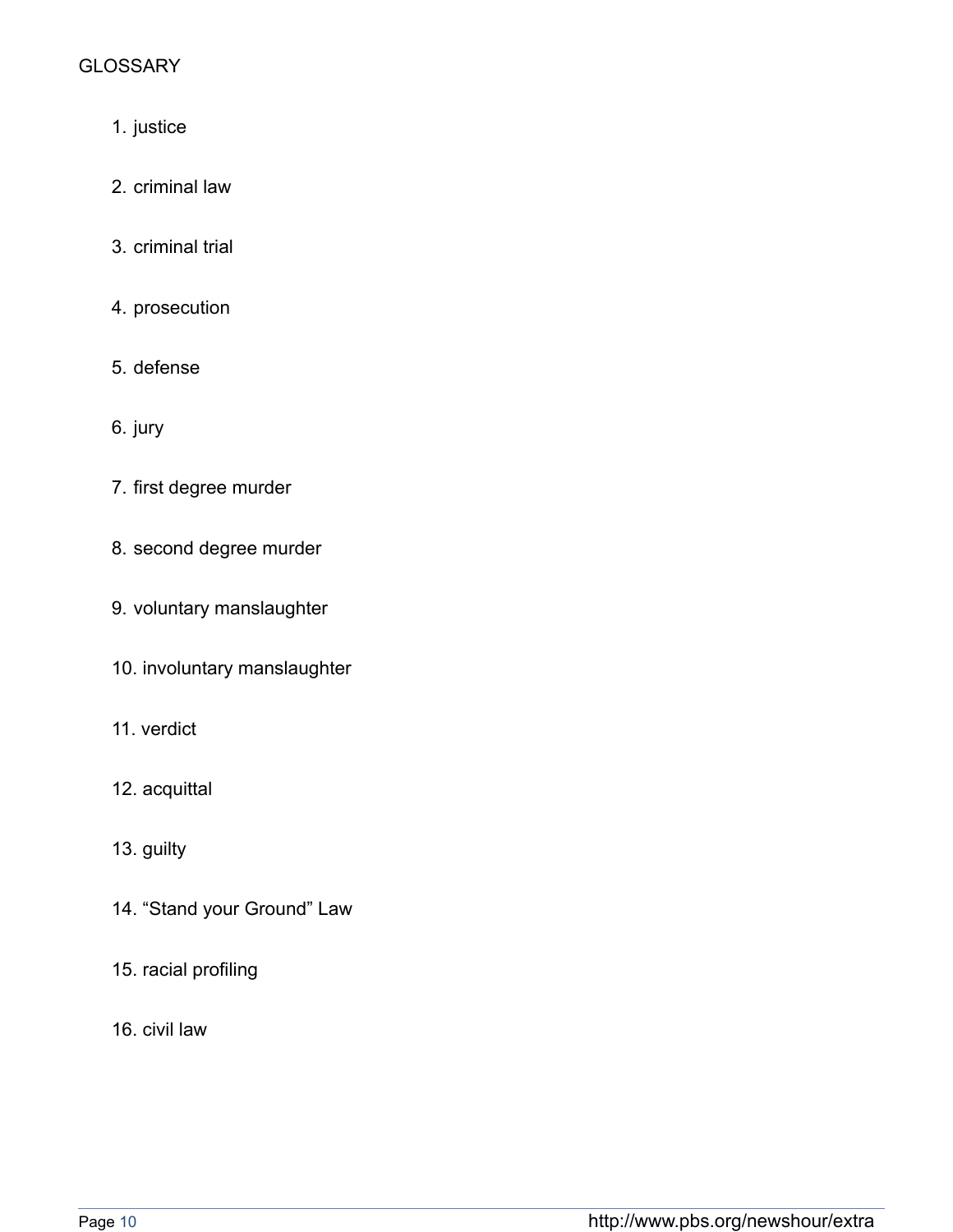#### GLOSSARY KEY

- 1. justice a principle of fair and equal treatment for all.
- 2. criminal law the body of laws dealing with crimes and their punishments.
- 3. criminal trial the legal process for judging claims that someone has committed a crime.
- 4. prosecution- the side in a trial responsible for presenting the case against an individual suspected of breaking the law. They are trying to prove the accused person is guilty.
- 5. defense- the side in the case that tries to prove the person accused of the crime is not guilty.
- 6. jury- the group of people who listen to the case, and decide whether the accused is guilty or not guilty
- 7. first degree murder is any murder that is planned in advance.
- 8. second degree murder is a murder that is not premeditated or planned in advance.
- 9. voluntary manslaughter sometimes called a "Heat of Passion" murder, is any intentional killing was not planned in advance and which was committed under such circumstances that would "cause a reasonable person to become emotionally or mentally disturbed. For example, if someone discovered their wife was cheating on them and killed the wife's lover.
- 10. involuntary manslaughter is death with a lack of intention to cause death but involving an intentional, or negligent, act leading to death. A drunk driving-related death is typically involuntary manslaughter.
- 11. verdict the formal answer from the jury that is either "guilty" or "not guilty".
- 12. acquittal when the charges against the accused are dropped.
- 13. guilty- when the jury decides, based on facts from the trial, that the accused committed the crime they were charged with.
- 14. "Stand your Ground" Law- Law which allows people to defend themselves with deadly force as long as they "responsibly believe" it is necessary to protect themselves.
- 15. racial profiling- the use of an individual's race or ethnicity by law enforcement personnel as a key factor in deciding whether to engage in enforcement (e.g. make a traffic stop or arrest). The practice is controversial and widely considered inappropriate and illegal.